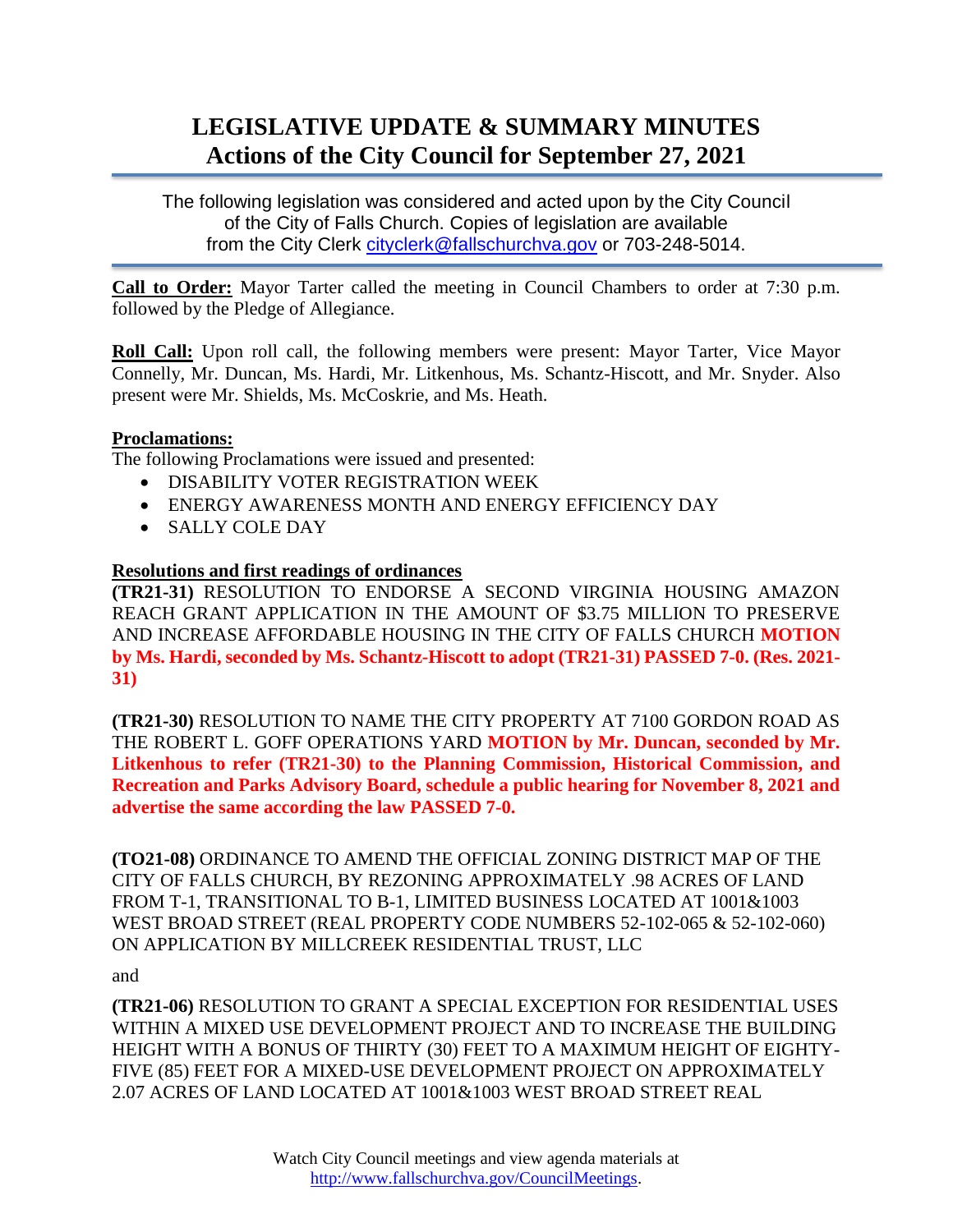PROPERTY CODE NUMBERS 52-102-065 & 52-102-060) ON APPLICATION BY MILLCREEK RESIDENTIAL TRUST, LLC **MOTION by Ms. Hardi, seconded by Ms. Schantz-Hiscott to grant first reading for (TO21-08) and refer (TO21-08) and (TR21-06) to the following boards, commissions, and community organizations: Planning Commission, Architectural Advisory Board, Economic Development Authority, Housing Commission, Environmental Sustainability Council, Urban Forestry Commission, Citizens' Advisory Committee on Transportation, Recreation & Parks Advisory Board, Arts and Humanities Council of Falls Church, Library Board of Trustees, Historical Commission, Human Services Advisory Council, Village Preservation and Improvement Society, and Greater Falls Church Chamber of Commerce, schedule public hearings and second reading for March 28, 2022, and advertise the same according to law PASSED 4-3. (AYE – Mr. Duncan, Ms. Hardi, Mr. Litkenhous, Ms. Schantz-Hiscott) (NAY – Ms. Connelly, Mr. Snyder, Mr. Tarter)**

**(TR21-28)** RESOLUTION AFFIRMING COMMITMENT TO FUND THE LOCAL SHARE OF THE CITY'S PROJECTS UNDER AGREEMENT WITH THE VIRGINIA DEPARTMENT OF TRANSPORTATION FOR FISCAL YEAR 2027-28 REVENUE SHARING PROGRAM **MOTION by Mr. Duncan, seconded by Mr. Snyder to adopt (TR21-28) PASSED 7-0. (Res. 2021-32)**

**(TR21-29)** RESOLUTION AFFIRMING COMMITMENT TO FUND THE LOCAL SHARE OF THE CITY'S PROJECTS UNDER AGREEMENT WITH THE VIRGINIA DEPARTMENT OF TRANSPORTATION FOR FISCAL YEAR 2023-24 TRANSPORTATION ALTERNATIVES PROGRAM **MOTION by Mr. Duncan, seconded by Mr. Snyder to adopt (TR21-29) PASSED 7-0. (Res. 2021-33)**

# **Consent items**

# APPOINTMENTS

Appointment: Christopher Weir – Non-resident, non-voting consultant to the Architectural Advisory Board – 10/1/21 – 9/30/22

Appointment: Joseph Rollo – City Employee Review Board - (11/01/20) – 10/31/23 (Unexpired Term)

Reappointment: Albert Bitici – Architectural Advisory Board - 06/01/21 – 05/31/24 Reappointment: Charles O'Hara – Recreation and Parks Advisory Board - 09/01/21 – 08/31/24 Reappointment: Paul Baldino – Northern Virginia Regional Parks Authority Board - 10/01/21 – 09/30/25

**MOTION by Mr. Snyder, seconded by Ms. Schantz-Hiscott to approve the Consent items and all of the appointments herein PASSED 7-0.**

# **Other business**

**WORK SESSION**: REVIEW OF AMENDED FOUNDERS ROW II, MIXED USE PROJECT APPLICATION(S) FOR PROPOSED OFFICIAL ZONING MAP AMENDMENT AND SPECIAL EXCEPTIONS **Council held a work session on this item, which was interrupted midway by technical difficulties and will be rescheduled for a later date.**